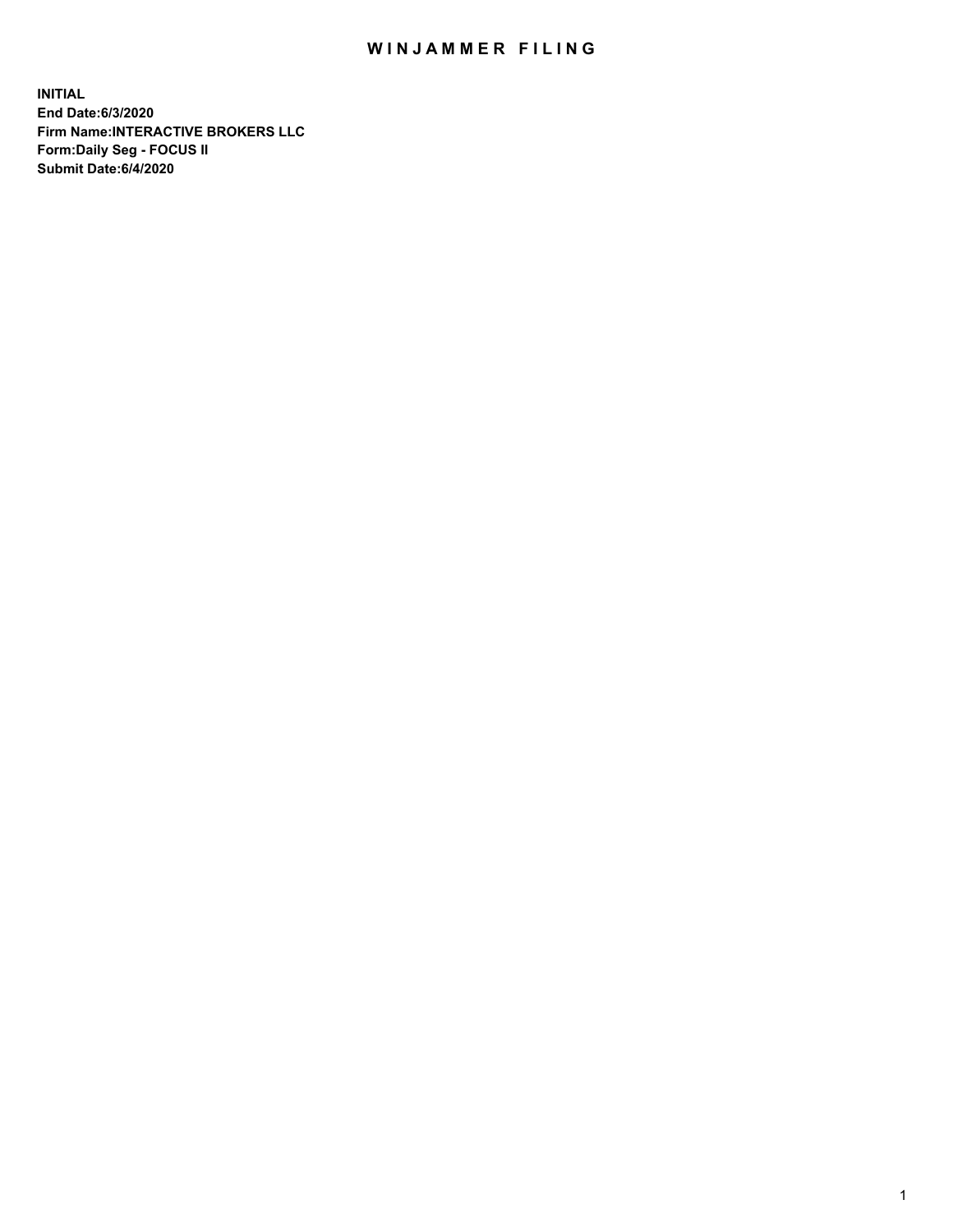**INITIAL End Date:6/3/2020 Firm Name:INTERACTIVE BROKERS LLC Form:Daily Seg - FOCUS II Submit Date:6/4/2020 Daily Segregation - Cover Page**

| Name of Company                                                                                                                                                                                                                                                                                                                | <b>INTERACTIVE BROKERS LLC</b>                                                      |
|--------------------------------------------------------------------------------------------------------------------------------------------------------------------------------------------------------------------------------------------------------------------------------------------------------------------------------|-------------------------------------------------------------------------------------|
| <b>Contact Name</b>                                                                                                                                                                                                                                                                                                            | James Menicucci                                                                     |
| <b>Contact Phone Number</b>                                                                                                                                                                                                                                                                                                    | 203-618-8085                                                                        |
| <b>Contact Email Address</b>                                                                                                                                                                                                                                                                                                   | jmenicucci@interactivebrokers.c<br>om                                               |
| FCM's Customer Segregated Funds Residual Interest Target (choose one):<br>a. Minimum dollar amount: ; or<br>b. Minimum percentage of customer segregated funds required:% ; or<br>c. Dollar amount range between: and; or<br>d. Percentage range of customer segregated funds required between:% and%.                         | $\overline{\mathbf{0}}$<br>$\overline{\mathbf{0}}$<br>155,000,000 245,000,000<br>00 |
| FCM's Customer Secured Amount Funds Residual Interest Target (choose one):<br>a. Minimum dollar amount: ; or<br>b. Minimum percentage of customer secured funds required:%; or<br>c. Dollar amount range between: and; or<br>d. Percentage range of customer secured funds required between:% and%.                            | $\overline{\mathbf{0}}$<br>$\pmb{0}$<br>80,000,000 120,000,000<br>00                |
| FCM's Cleared Swaps Customer Collateral Residual Interest Target (choose one):<br>a. Minimum dollar amount: ; or<br>b. Minimum percentage of cleared swaps customer collateral required:% ; or<br>c. Dollar amount range between: and; or<br>d. Percentage range of cleared swaps customer collateral required between:% and%. | $\overline{\mathbf{0}}$<br>$\underline{\mathbf{0}}$<br>0 <sub>0</sub><br>00         |

Attach supporting documents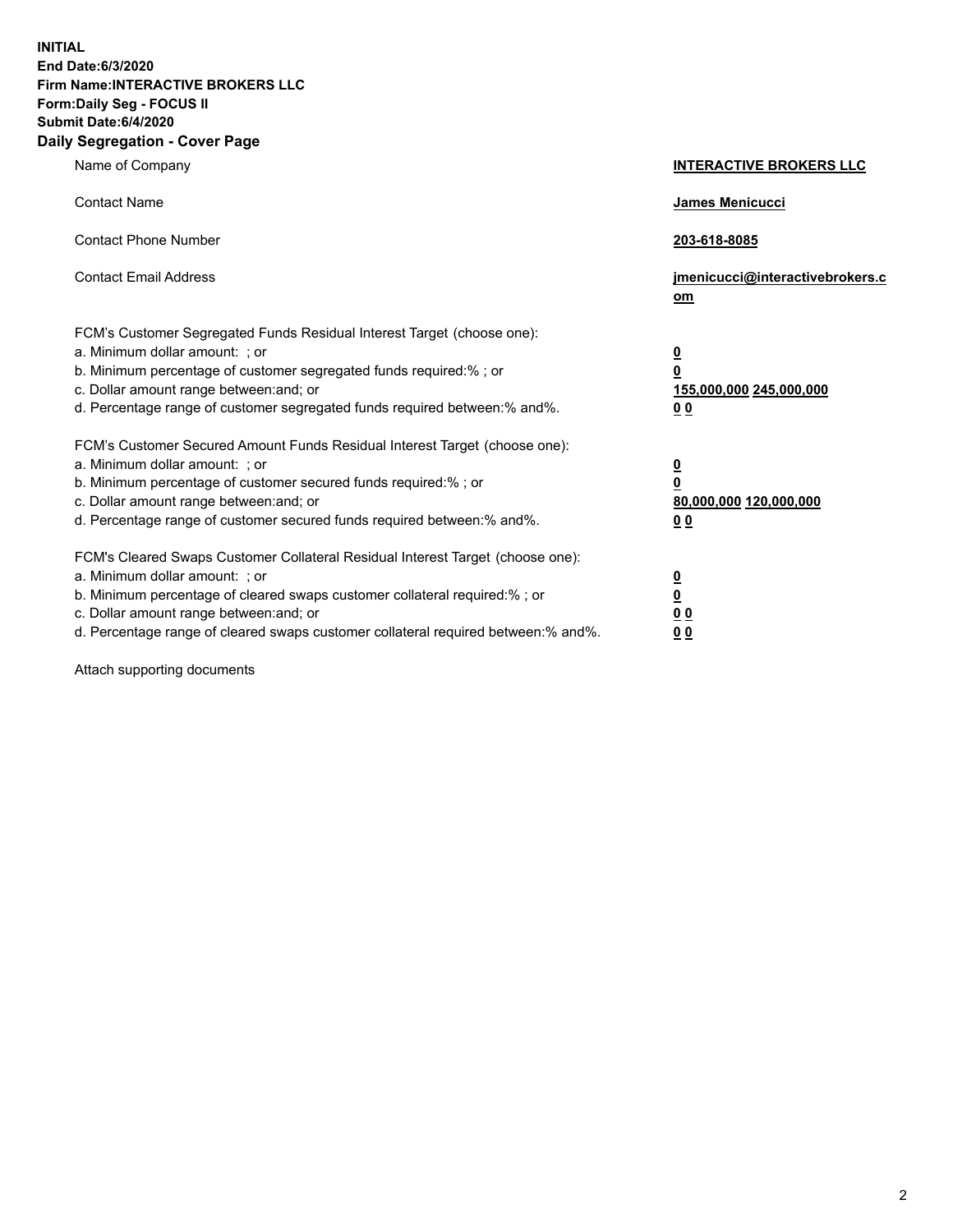## **INITIAL End Date:6/3/2020 Firm Name:INTERACTIVE BROKERS LLC Form:Daily Seg - FOCUS II Submit Date:6/4/2020 Daily Segregation - Secured Amounts**

|                | 00g.0gaaon 000a.0a7aoa                                                                                     |                                    |
|----------------|------------------------------------------------------------------------------------------------------------|------------------------------------|
|                | Foreign Futures and Foreign Options Secured Amounts                                                        |                                    |
|                | Amount required to be set aside pursuant to law, rule or regulation of a foreign                           | $0$ [7305]                         |
|                | government or a rule of a self-regulatory organization authorized thereunder                               |                                    |
| 1.             | Net ledger balance - Foreign Futures and Foreign Option Trading - All Customers                            |                                    |
|                | A. Cash                                                                                                    | 578,400,809 [7315]                 |
|                | B. Securities (at market)                                                                                  | $0$ [7317]                         |
| 2.             | Net unrealized profit (loss) in open futures contracts traded on a foreign board of trade                  | 13,105,911 [7325]                  |
| 3.             | Exchange traded options                                                                                    |                                    |
|                | a. Market value of open option contracts purchased on a foreign board of trade                             | 63,449 [7335]                      |
|                | b. Market value of open contracts granted (sold) on a foreign board of trade                               | -136,942 <sup>[7337]</sup>         |
| 4.             | Net equity (deficit) (add lines 1. 2. and 3.)                                                              | 591,433,227 [7345]                 |
| 5.             | Account liquidating to a deficit and account with a debit balances - gross amount                          | 22,203 [7351]                      |
|                | Less: amount offset by customer owned securities                                                           | 0 [7352] 22,203 [7354]             |
| 6.             | Amount required to be set aside as the secured amount - Net Liquidating Equity                             | 591,455,430 [7355]                 |
|                | Method (add lines 4 and 5)                                                                                 |                                    |
| 7.             | Greater of amount required to be set aside pursuant to foreign jurisdiction (above) or line<br>6.          | 591,455,430 [7360]                 |
|                | FUNDS DEPOSITED IN SEPARATE REGULATION 30.7 ACCOUNTS                                                       |                                    |
| $\mathbf{1}$ . | Cash in banks                                                                                              |                                    |
|                | A. Banks located in the United States                                                                      | 99,014,773 [7500]                  |
|                | B. Other banks qualified under Regulation 30.7                                                             | 0 [7520] 99,014,773 [7530]         |
| 2.             | Securities                                                                                                 |                                    |
|                | A. In safekeeping with banks located in the United States                                                  | 479,824,600 [7540]                 |
|                | B. In safekeeping with other banks qualified under Regulation 30.7                                         | 0 [7560] 479,824,600 [7570]        |
| 3.             | Equities with registered futures commission merchants                                                      |                                    |
|                | A. Cash                                                                                                    | $0$ [7580]                         |
|                | <b>B.</b> Securities                                                                                       | $0$ [7590]                         |
|                | C. Unrealized gain (loss) on open futures contracts                                                        | $0$ [7600]                         |
|                | D. Value of long option contracts                                                                          | $0$ [7610]                         |
|                | E. Value of short option contracts                                                                         | 0 [7615] 0 [7620]                  |
| 4.             | Amounts held by clearing organizations of foreign boards of trade                                          |                                    |
|                | A. Cash                                                                                                    | $0$ [7640]                         |
|                | <b>B.</b> Securities                                                                                       | $0$ [7650]                         |
|                | C. Amount due to (from) clearing organization - daily variation                                            | $0$ [7660]                         |
|                | D. Value of long option contracts                                                                          | $0$ [7670]                         |
|                | E. Value of short option contracts                                                                         | 0 [7675] 0 [7680]                  |
| 5.             | Amounts held by members of foreign boards of trade                                                         |                                    |
|                | A. Cash                                                                                                    | 133,524,990 [7700]                 |
|                | <b>B.</b> Securities                                                                                       | $0$ [7710]                         |
|                | C. Unrealized gain (loss) on open futures contracts                                                        | -262,378 [7720]                    |
|                | D. Value of long option contracts                                                                          | 63,449 [7730]                      |
|                | E. Value of short option contracts                                                                         | -136,942 [7735] 133,189,119 [7740] |
| 6.             | Amounts with other depositories designated by a foreign board of trade                                     | 0 [7760]                           |
| 7.             | Segregated funds on hand                                                                                   | $0$ [7765]                         |
| 8.             | Total funds in separate section 30.7 accounts                                                              | 712,028,492 [7770]                 |
| 9.             | Excess (deficiency) Set Aside for Secured Amount (subtract line 7 Secured Statement<br>Page 1 from Line 8) | 120,573,062 [7380]                 |
| 10.            | Management Target Amount for Excess funds in separate section 30.7 accounts                                | 80,000,000 [7780]                  |
| 11.            | Excess (deficiency) funds in separate 30.7 accounts over (under) Management Target                         | 40,573,062 [7785]                  |
|                |                                                                                                            |                                    |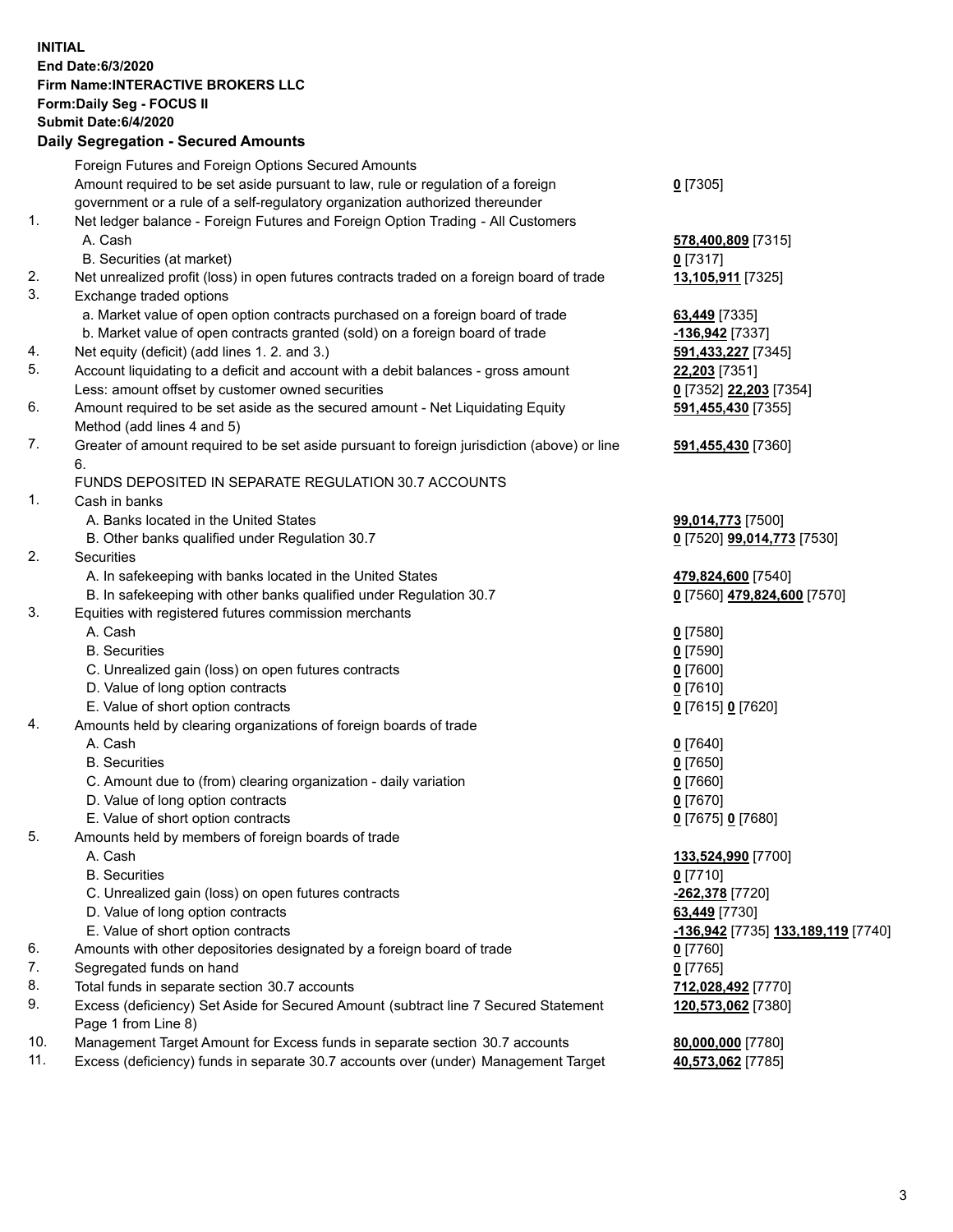**INITIAL End Date:6/3/2020 Firm Name:INTERACTIVE BROKERS LLC Form:Daily Seg - FOCUS II Submit Date:6/4/2020 Daily Segregation - Segregation Statement** SEGREGATION REQUIREMENTS(Section 4d(2) of the CEAct) 1. Net ledger balance A. Cash **5,642,291,279** [7010] B. Securities (at market) **0** [7020] 2. Net unrealized profit (loss) in open futures contracts traded on a contract market **-208,991,697** [7030] 3. Exchange traded options A. Add market value of open option contracts purchased on a contract market **326,461,715** [7032] B. Deduct market value of open option contracts granted (sold) on a contract market **-282,923,312** [7033] 4. Net equity (deficit) (add lines 1, 2 and 3) **5,476,837,985** [7040] 5. Accounts liquidating to a deficit and accounts with debit balances - gross amount **14,458,522** [7045] Less: amount offset by customer securities **0** [7047] **14,458,522** [7050] 6. Amount required to be segregated (add lines 4 and 5) **5,491,296,507** [7060] FUNDS IN SEGREGATED ACCOUNTS 7. Deposited in segregated funds bank accounts A. Cash **1,149,768,950** [7070] B. Securities representing investments of customers' funds (at market) **2,382,512,975** [7080] C. Securities held for particular customers or option customers in lieu of cash (at market) **0** [7090] 8. Margins on deposit with derivatives clearing organizations of contract markets A. Cash **1,175,268** [7100] B. Securities representing investments of customers' funds (at market) **2,109,989,293** [7110] C. Securities held for particular customers or option customers in lieu of cash (at market) **0** [7120] 9. Net settlement from (to) derivatives clearing organizations of contract markets **6,172,650** [7130] 10. Exchange traded options A. Value of open long option contracts **325,353,705** [7132] B. Value of open short option contracts **-282,068,672** [7133] 11. Net equities with other FCMs A. Net liquidating equity **0** [7140] B. Securities representing investments of customers' funds (at market) **0** [7160] C. Securities held for particular customers or option customers in lieu of cash (at market) **0** [7170] 12. Segregated funds on hand **0** [7150] 13. Total amount in segregation (add lines 7 through 12) **5,692,904,169** [7180] 14. Excess (deficiency) funds in segregation (subtract line 6 from line 13) **201,607,662** [7190] 15. Management Target Amount for Excess funds in segregation **155,000,000** [7194]

16. Excess (deficiency) funds in segregation over (under) Management Target Amount Excess

**46,607,662** [7198]